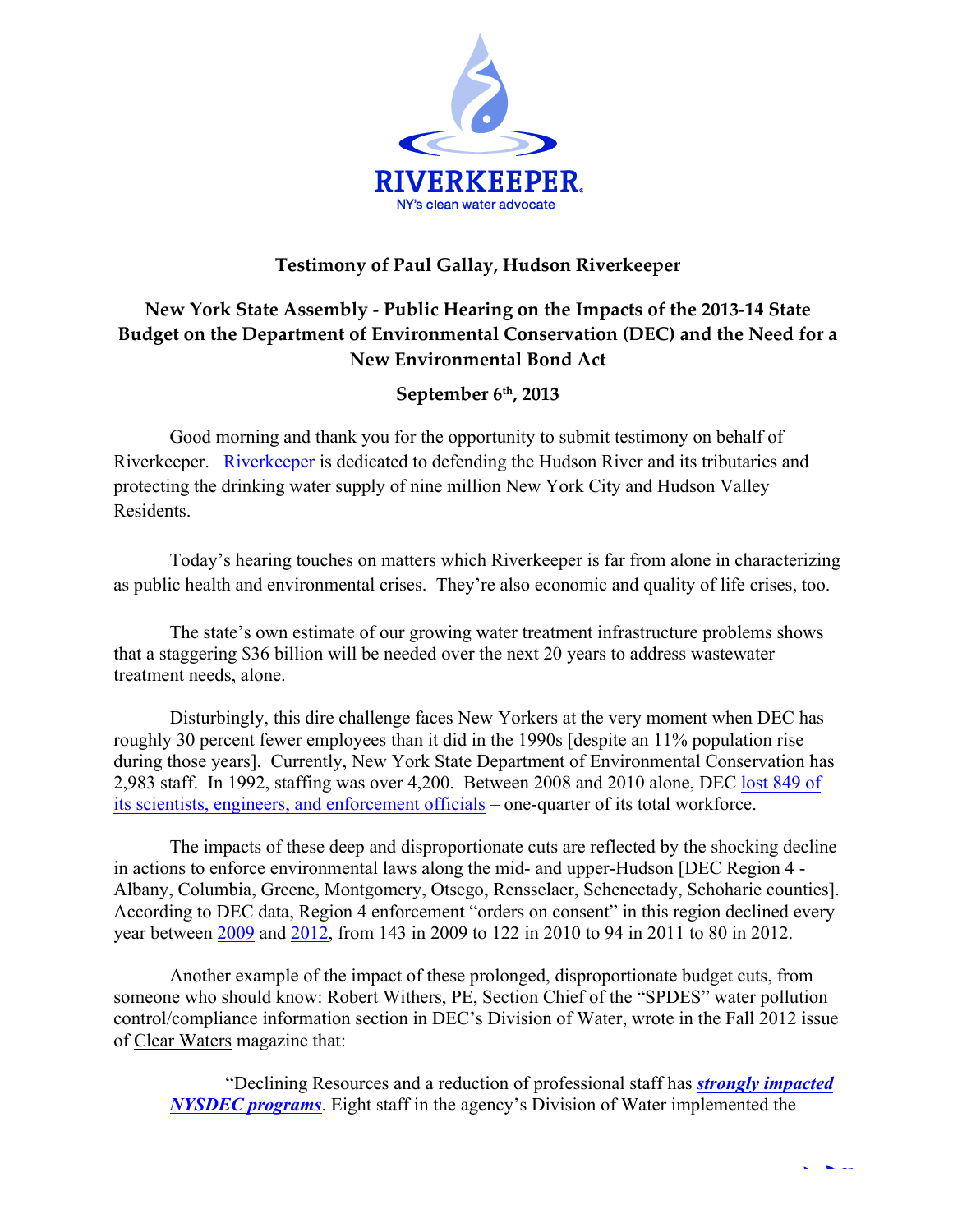certification and technical assistance program as recently as 2007. During 2010, the number of staff *declined to two* as a result of retirements and re-assignments."

The parade of horrors, just on water pollution issues, continues: DEC budget cuts have led to the *complete elimination of routine water pollution permit compliance monitoring*. This means that permit holders are now completely on their own recognizance. That's okay for the vast majority of businesses and municipalities which test properly and accurately report their data. When it comes to the handful of bad actors DEC must always watch out for, our environmental agency is in the dark.

Indeed, all of New York State's water quality monitoring has faced major cuts and the bleeding is only getting worse. DEC's overall budget for Water Quality Monitoring and Assessment, presented at a recent meeting of the agency's Water Management Advisory Committee, is *set to decline by one third, just this year*, due to the effects of the federal "sequester."

This will require *elimination of coliform bacteria testing* and PCB/pesticide analysis in our rivers and streams and similarly deep cuts in sampling in lakes, ponds and reservoirs. These and other cuts will make it virtually impossible to update the inventory of impaired waterbodies, control invasive species, set limits on pollution in at-risk waterways or identify areas requiring the most urgent remedial and enforcement action, in an era of declining staff capabilities.

\* \* \*

As bad as DEC's operating budget woes are, the story is even worse, when it comes to the state of New York's water treatment infrastructure. Don't take my word for it; here's how DEC characterizes the situation:

#### **A Gathering Storm - New York Wastewater Infrastructure in Crisis**

DEC effectively makes the case that this "gathering storm" is on the verge of causing a flood: again, the department estimates a price tag of \$36 billion over the next 20 years to address our state's wastewater infrastructure needs. According to the DEC's 2008 report, "Wastewater Infrastructure Needs of New York," many wastewater facilities in NY are past their expected useful lives. Maintenance and upgrades at these facilities are far behind where they need to be to keep up with increasing demand. **Statewide, more than 30% of** these facilities are in excess of 60 years old, though they were designed to only last **30 to 40 years.**

Trust me, I've been a clean water advocate for nearly thirty years, and you don't want to be anywhere near it, when this storm finally does becomes a flood. *Communities* who let their infrastructure continue to slide will face the collective equivalent of what happens to a homeowner who lets his or her septic system fail: they will find that the value of *their properties has gone south, while the cost of repairs has become overwhelming.*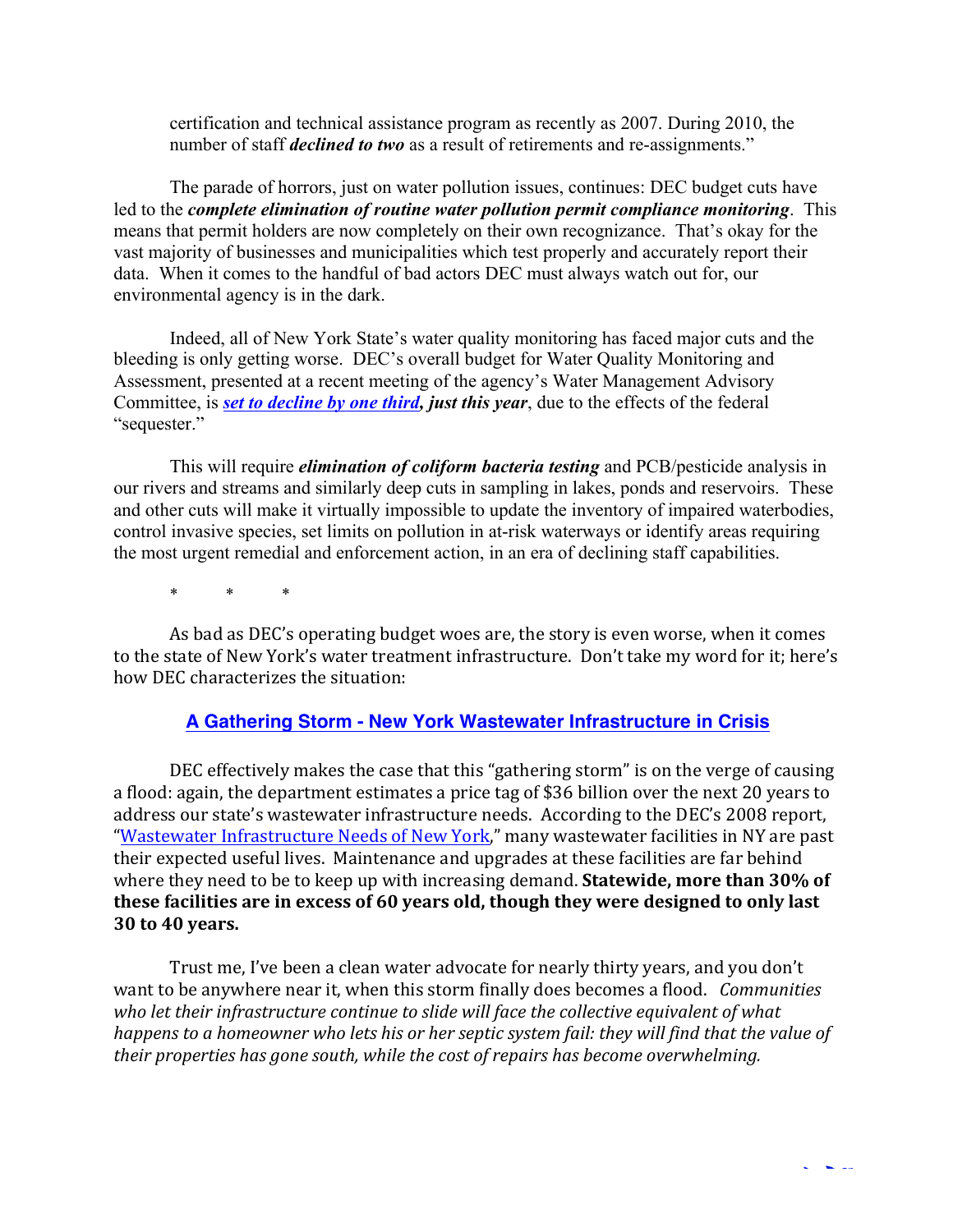What makes our failure to invest in water treatment infrastructure even more astonishing is that investing in New York's water infrastructure creates jobs at all skill levels. In fact, an estimated **47,500 jobs** are created by each billion dollars of infrastructure funding spent. And, while we're on the subject of jobs: failing to invest in clean water will have marked negative impacts on tourism [a \$4.5 billion dollar annual industry in the Hudson Valley, alonel, given the close connection between water quality and recreational safety, highlighted below.

One final quote from DEC sums up the scale and surpassing urgency of the water treatment infrastructure crisis, and the need for a new funding mechanism to solve it:

The importance of modern, reliable, and efficient wastewater treatment systems is self-evident. The health of our communities, the protection of our waterbodies, and the prospects for future economic growth and development, are linked to our ability to maintain, and as necessary, upgrade these facilities.

... however, aged systems are failing, and municipalities do not have the funds to adequately repair and replace the necessary infrastructure. There is no disputing that the cost of ensuring proper wastewater treatment is larger than what local governments and the state can address on their own. **Clearly, there is a** compelling need for a sustainable wastewater infrastructure funding **program**, vet no mechanism presently exists for that funding, and the federal government has largely turned its back on the needs of the states and local governments for this purpose.

The preceding statements from *Wastewater Infrastructure Needs of New York* are now five years old. Since then [other than short-term stimulus funding that can no longer be counted on], funding for water treatment infrastructure has continued to decline. In fact, over the last 20 years, federal funding has been reduced by 70%, from \$2.4 billion in 1987 to \$687 million in 2008 and the US House of Representatives recently proposed to cut this last remnant by another  $70\%$ , in 2014.

And, what about the healthcare costs of failing to control bacteria and other sewageborne pollution? Nationally, hospitalizations for three common waterborne diseases cost the health care system as much as \$539 million annually, according to research presented at the Center for Disease Control's International Conference on Emerging Infectious Diseases. Other research has shown that children under the age of nine have more reports of diarrhea and vomiting from exposure to waterborne pathogens than any other age group, with at least a twofold increase occurring over the summer swimming months.

These are not abstract problems happening in some far off corner of the U.S. Riverkeeper has taken thousands of water quality samples since 2006 and our data reveals locations where sewage contamination levels are unsafe for primary contact in all kinds of weather, wet and dry. Shoreline locations where the public is known to come into contact with contaminated water include the public dock in Kingston, the boat launch ramp in Newburgh and the rowing dock right here in Albany.